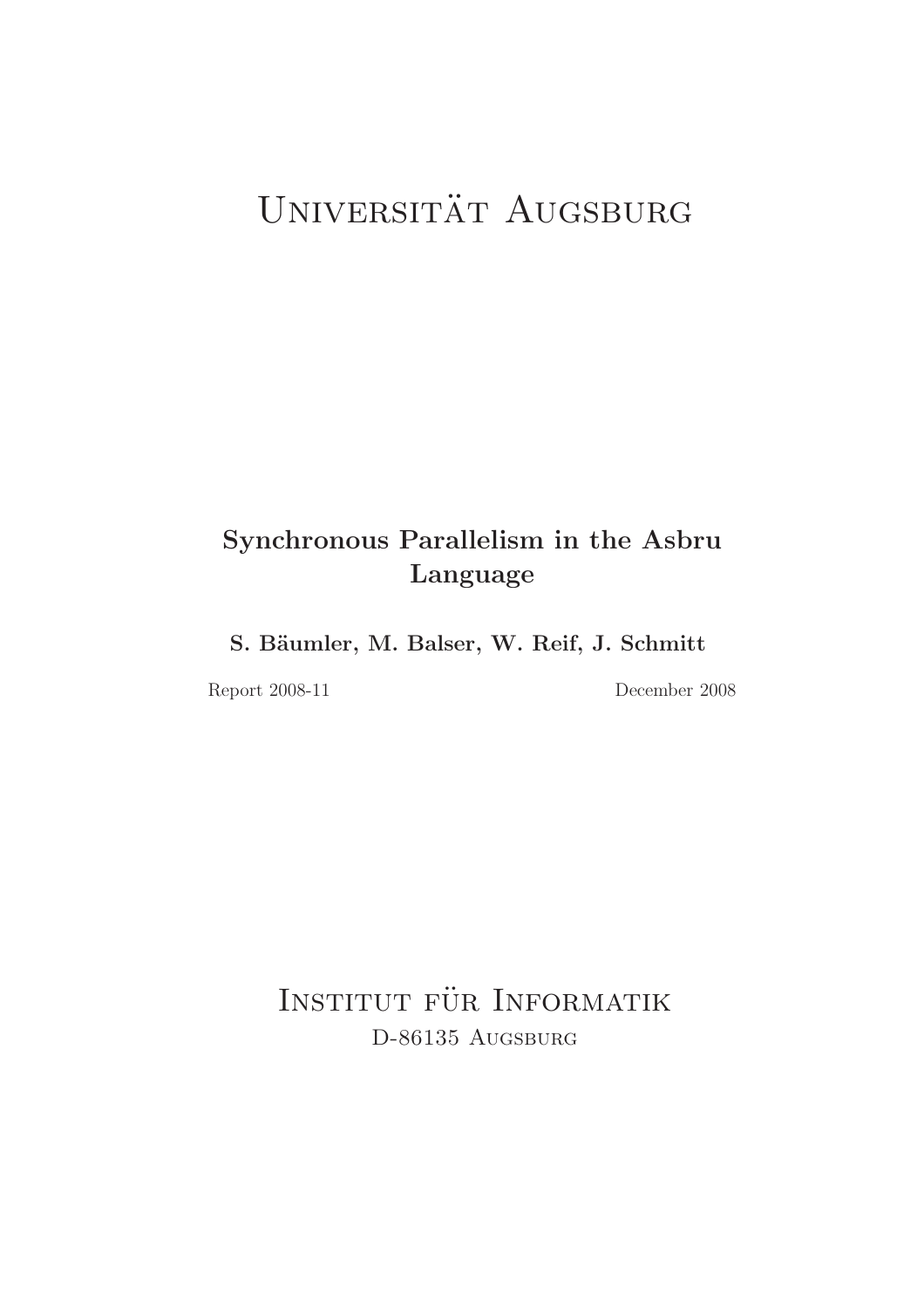Copyright  $\odot$  S. Bäumler, M. Balser, W. Reif, J. Schmitt Institut für Informatik Universität Augsburg D–86135 Augsburg, Germany http://www.Informatik.Uni-Augsburg.DE — all rights reserved —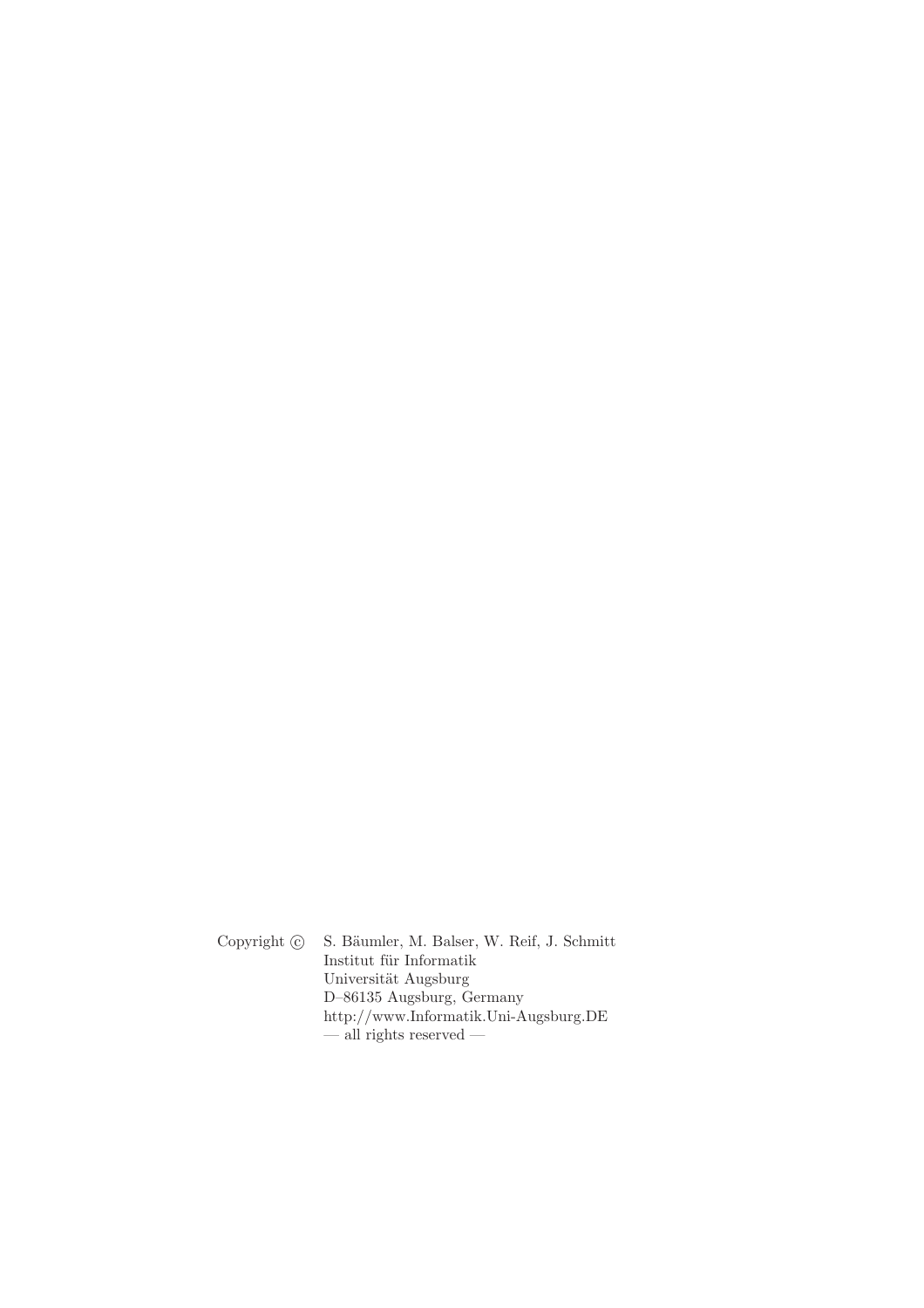# Abstract

In this paper we present a flexible mechanism for symbolic execution of synchronous parallel programs. The synchronous parallel operator we use allows for techniques like modular reasoning and abstraction of single components. Furthermore, symbolic execution provides intuitive proofs. The operator is included into the interactive higher order theorem prover KIV. We show how to apply our approach using the Asbru medical planning language as an example. This language decomposes medical treatments into many components, which are then executed synchronous parallel.

This work is a joint work that has been partially funded by the DFG program INOPSYS II, under contract number Re 828/6-3 and the European Commission's IST program Protocure II, under contract number IST-FP6-508794.

## 1 Introduction

Medical guidelines provide the clinical staff with health care recommendations that are based on valid and actual empirical evidence. They are given in form of "systematically developed statements to assists practitioners and patient decisions about appropriate health care for specific circumstances" [1]. In [2] it has been shown that the adherence to guidelines in clinical practice may increase the quality of health care significantly. [3] shows a reduction in treatment costs by using guidelines.

Recent research efforts have applied software verification methods on medical guidelines, in order to increase their quality [4, 5]. These methods help to find ambiguous, incomplete or even inconsistent passages in the natural language guideline documents by stepwise modelling it into a representation with a formal semantics. One of these approaches to apply software verification methods to clinical guidelines was devised in the Protocure project [6]. The underlying idea of this approach is that clinical guidelines can be interpreted as parallel programs. To represent guidelines in a program-like notation we have chosen the language Asbru [7]. So far we have successfully applied the classical verification methods for parallel programs, interactive theorem proving [8] and model checking [9], on Asbru case studies. So far we have dealt with the following case studies: Diabetes mellitus type 2 [10], Jaundice in otherwise healthy newborns [11] and the treatment of breast cancer [12]. All these case studies were initially supplied as natural language texts, then formalized to Asbru models. Formal verification has been applied to these models.

One particular difficulty when dealing with Asbru plans is that typically there are many components which are executed synchronous parallel. For example, in our breast cancer case study we had to deal with up to 49 sub-plans running in parallel and each of these sub-plans increases the complexity of verification.

A common technique for verification of parallel systems is the rely-guarantee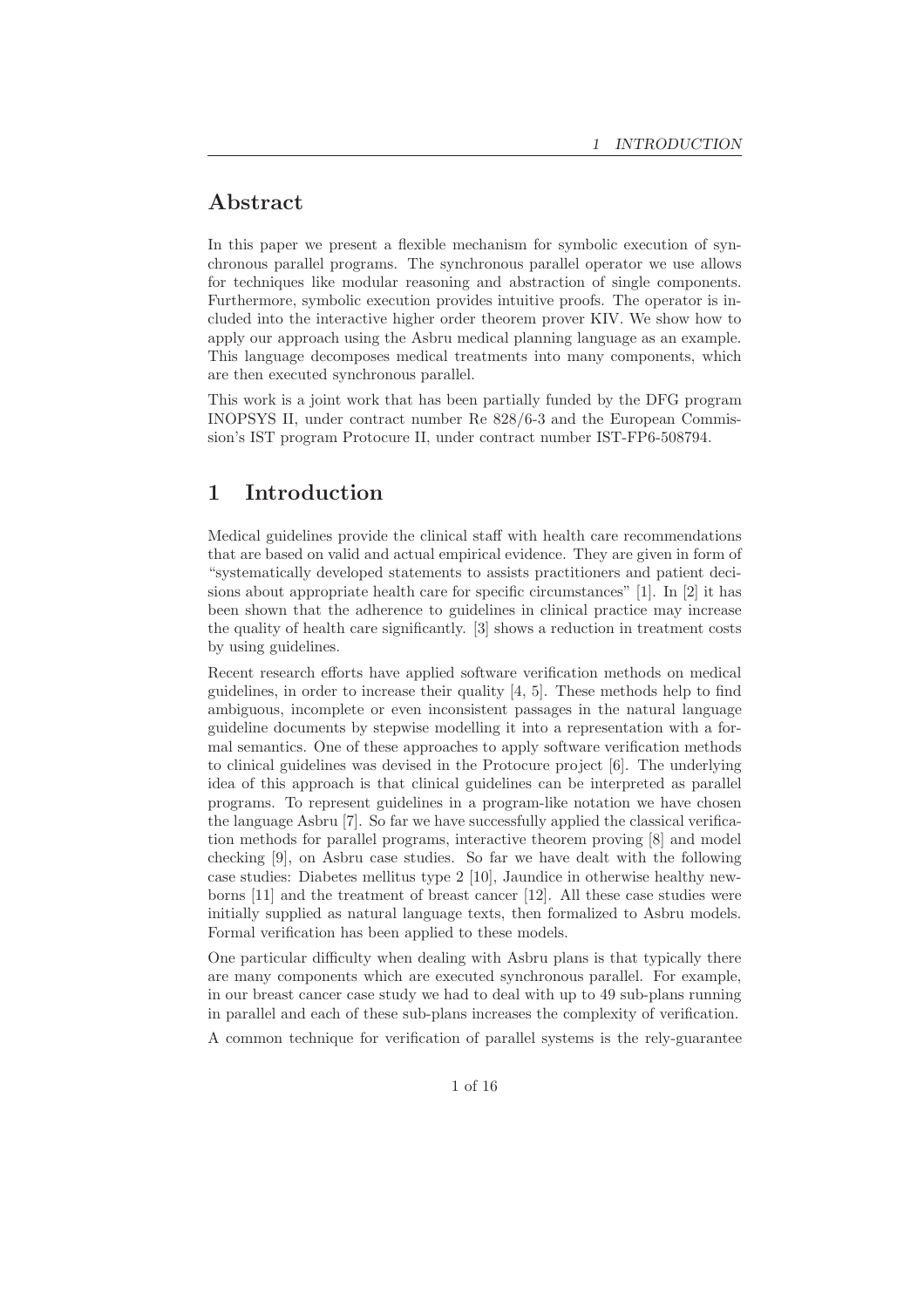paradigm. It was introduced by Misra & Chandi [13] and by Jones [14]. The underlying idea of this paradigm is that each parallel component guarantees a certain behavior, if its assumptions (the rely) are met by its environment. The key advantage of this technique is, that most of the reasoning is made on single components, not on the complete system and thereby the complexity of the overall proof can be reduced significantly.

In [15] an ITL-based logic with calculus is presented that allows symbolic execution. This calculus was integrated into the interactive theorem prover KIV [16].

Achievements of this Paper are as follows: *I: We present a flexible synchronous parallel operator, which is capable of dealing with clashes and also is compositional. II: We present a modularity theorem which exploits the compositionality of this operator and allows to use the rely-guarantee proof technique. III: We apply this proof technique to the verification of the medical planning language Asbru.*

The paper is structured as follows. We first give an introduction of Asbru, the language we use for describing clinical guidelines in Section 2. In Sect. 3 we give an overview of the temporal logic framework we use while Sect. 4 describes the semantics of the parallel operator. Section 5 describes the modularization theorem we used to apply the rely-guarantee reasoning and we show its application in Section 6. The paper concludes with Sect. 7 where we also discuss related work.

# 2 Asbru Case Study

Asbru is a hierarchical planning language, especially suited for modeling medical treatments [17]. To model medical treatments Asbru uses the concept of a plans. These plans are organized in a hierarchy where sub-plans represent details of the medical intervention the super-plan describes.

In this paper the breast cancer case study [12] serves as an example. To demonstrate our technique, we take a small excerpt of this case study, concerned with the treatment of a certain stage of the disease called DCIS. Part of the treatment of this disease is the treatment of axilla lymph nodes, which is modeled as a hierarchy of Asbru plans.

The top level plan is named dwa. The treatment consists in one of four possible sub-treatments, which are the so called sentinel node procedure, represented by plan asbSN, a complete removal of all axilla nodes, represented by plan cand, the option to leave the patient untreated, which is represented by plan gppse and finally a more sophisticated treatment including not only surgical removal of the lymph nodes but also radiotherapy. This is represented by plan toan. This hierarchy is presented in Figure 1.

A super-plan controls the execution of the sub-plans by sending signals. This communication as well as the semantics of the execution have been defined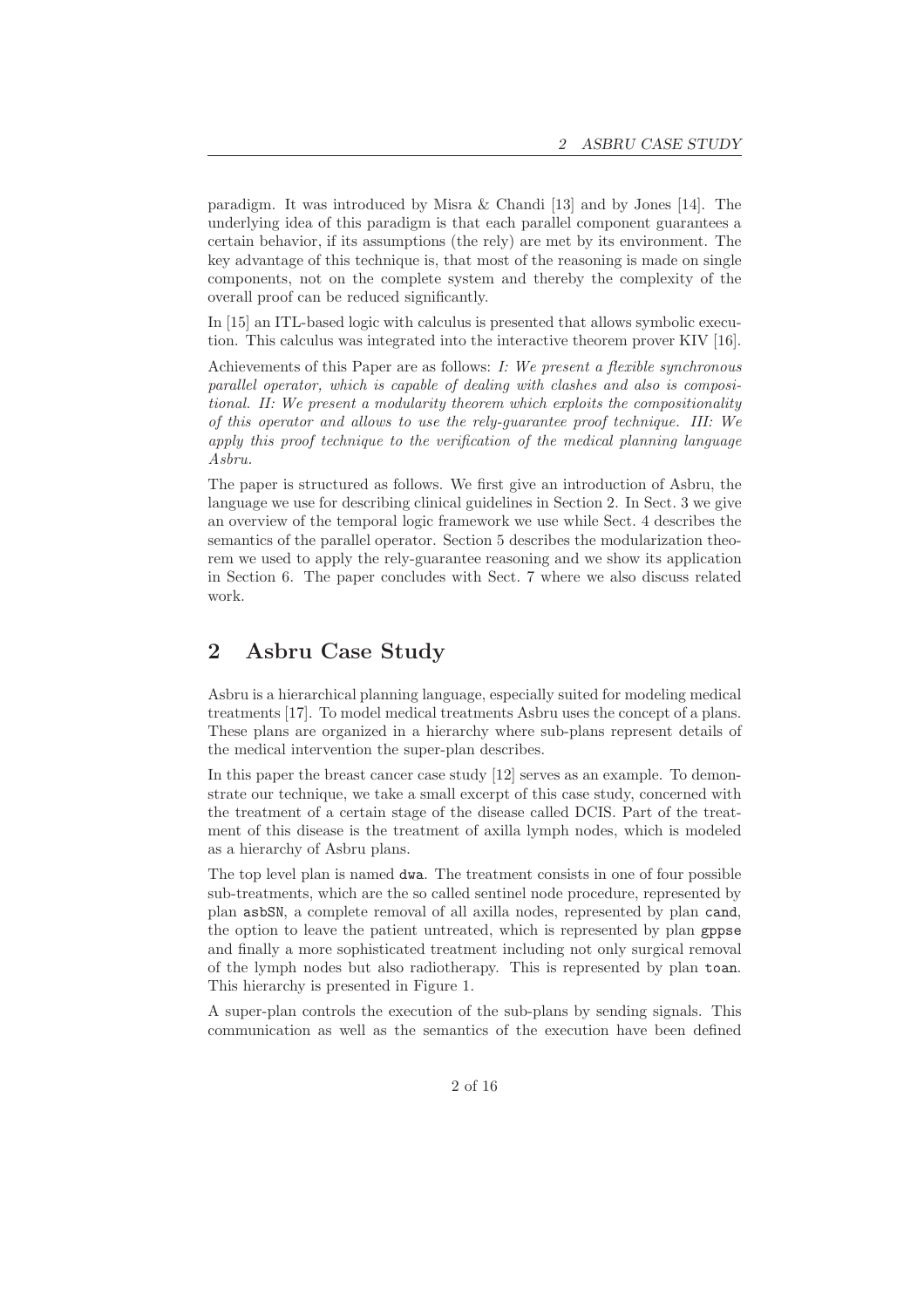

Figure 1: Relevant hierarchy for property 20



Figure 2: Schematics of parallel execution

in [18]. Core element of this definition is the specification of the dynamic behavior of Asbru using statecharts [19]. The main statechart is depicted in Figure 2.

In this statechart it can be seen that the execution of an Asbru-plan is divided in four different state-groups. Initially the plan is *inactive*. Upon receiving a signal *SC* sent from the super-plan the plan enters the *selection* phase. There the applicability of the plan is determined by conditions named filter- and setupcondition  $(F \text{ and } S)$ . These conditions describe circumstances that have to be valid for a plan to proceed in its execution. For example, a plan may only be applicable if the patient is male or has had high blood pressure for at least four hours. If the conditions are satisfied, the guards *F* and *S* become true and the plan advances to state *ready*. If either of the conditions is not satisfiable, the plan changes its state to *rejected* via the *RF* or *RS* transitions. In state *ready* a plan expects the signal *E* sent by its super plan. If this signal is received, control advances to the execution phase, where the sub-plans of the plan are started. Execution in the execution phase is also controlled by conditions, which control the guards *Su*, *Re*, *C* and *A*.

#### 2.1 Verification of Asbru

With the specification of the semantics of the Asbru plan state transition model, the most important step towards formal verification of Asbru has been taken. For tool supported verification, it is necessary to embed Asbru into a specification language understood by a verification tool. We opted to embed Asbru in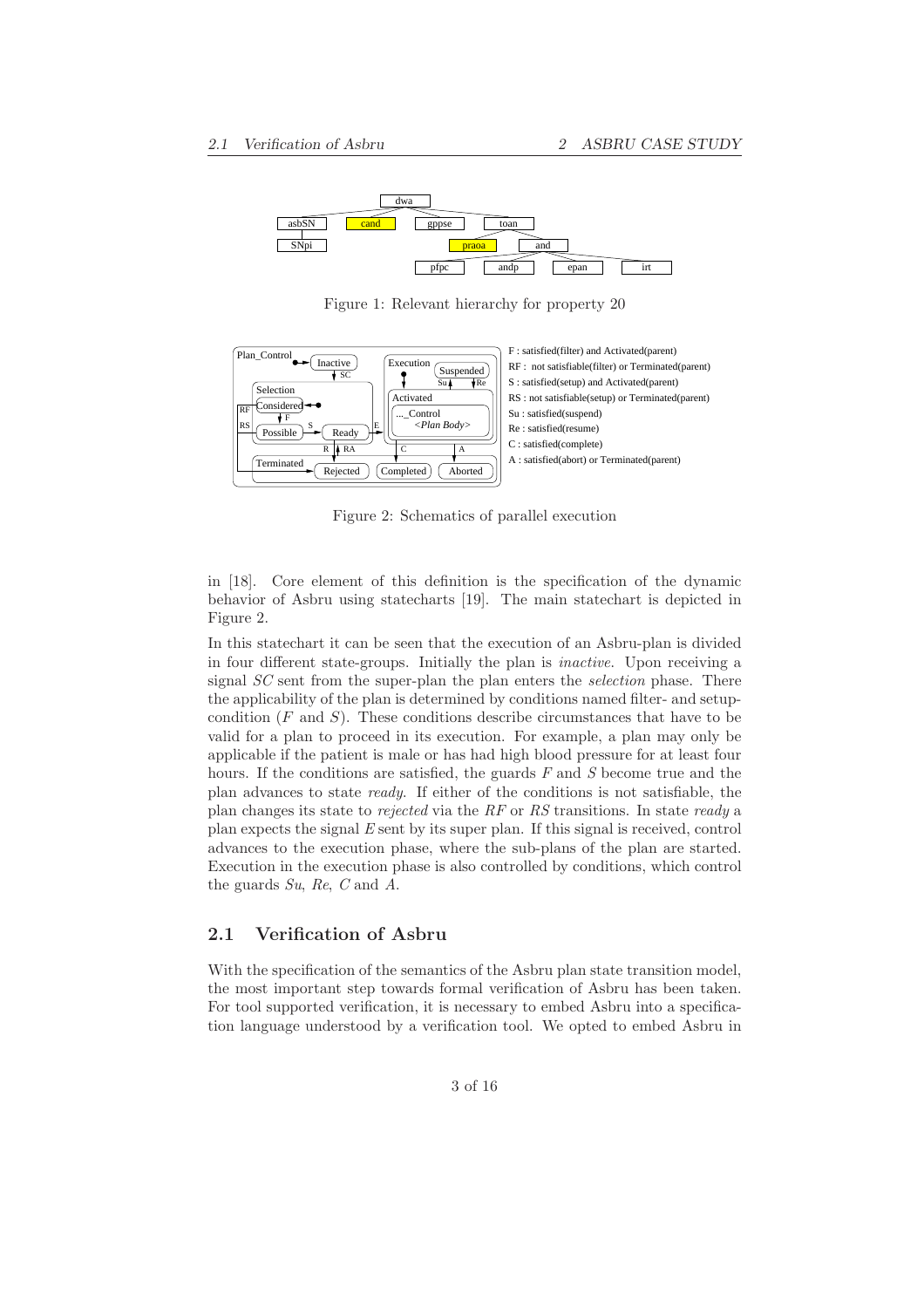

Figure 3: Dynamic behavior of Asbru

the interactive theorem prover KIV using parallel programs.

The statechart semantics definition serves as a foundation for this implementation, and it is possible to keep the implementation very close to these state charts. An example for this is Figure 3(b), where the implementation of part of the semantics shown in Fig. 3(a) is given. The variable *AS* is of type *asbru-store*. *asbru-store* variables save the plan-states of all plans in one dynamic function. Hence the term *AS*[*plan*] selects the plan-state of the plan plan.

Semantics specify, that once a plan reaches the state of *considered*, a case distinction is made, where the three possible cases are, that the filter condition of the plan is currently satisfied, it is not satisfied right now, but could be satisfied in the future and lastly, the filter condition is not satisfied and also can not be satisfied in the future. Dependent on this decision, control either advances to state *possible*, remains in state *considered* or aborts the execution by changing the state to *rejected*. This is followed by the program given in Figure 3(b). There the predicate *plan-not-filter* corresponds to the fact, that the filter condition is not satisfied and will stay so forever. The predicate *plan-filter* expresses the fact, that the filter condition is satisfied right now. In this paper we concentrate on showing how our synchronous parallel mechanism works and how the rely guarantee technique can be applied. Details of the Asbru verification in KIV in general are shown in [20].

# 3 Semantics of ITL+

In this section we give an informal overview over the temporal logic calculus we use. The calculus is integrated into KIV. The logical formalism is described in detail by Balser [15]. The temporal logic framework is a variant of ITL [21, 22] that is extended by explicitly including the behavior of the environment into each step. The basis for ITL are finite or infinite sequences  $\pi$  of valuations, which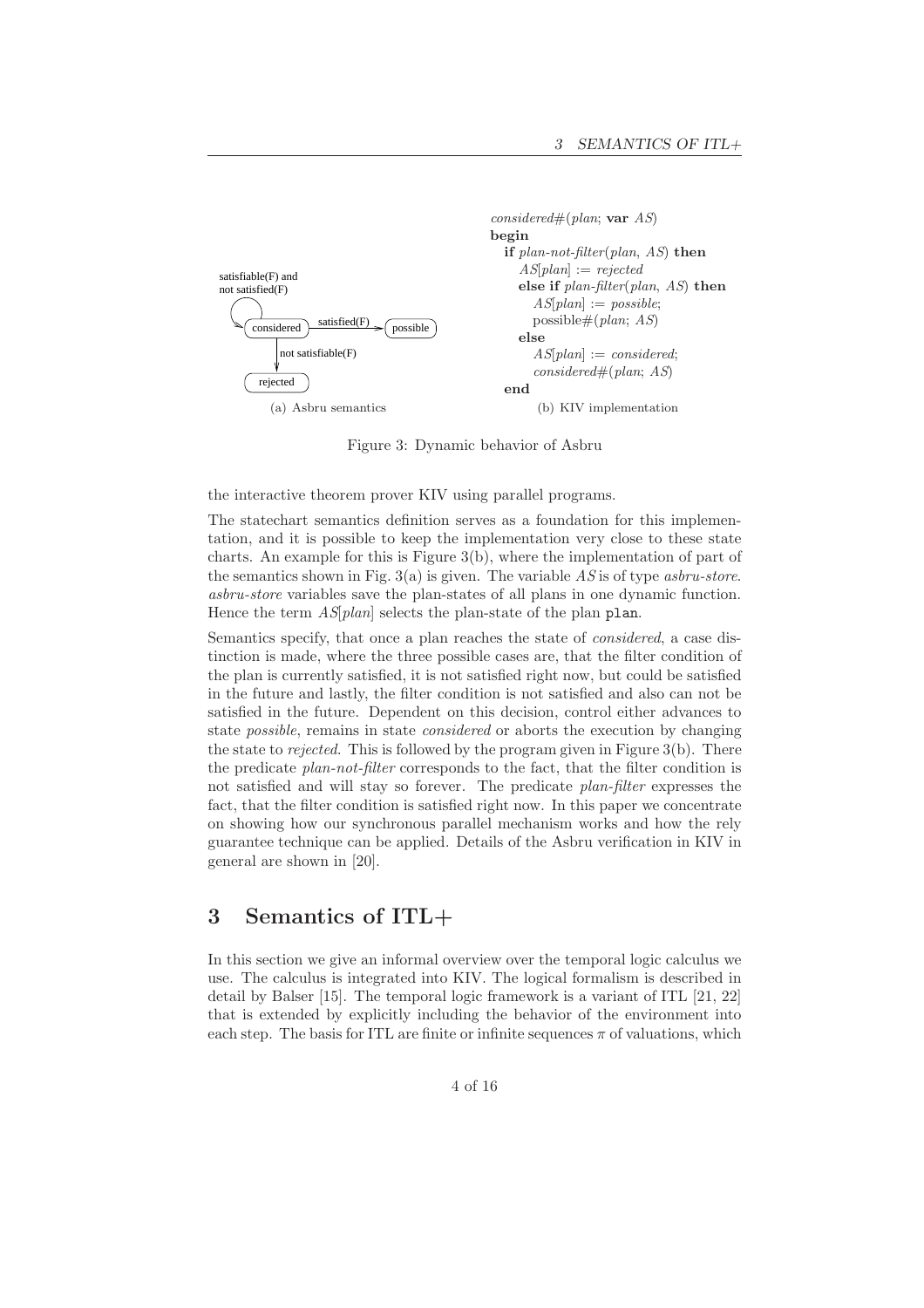

Figure 4: Interleaving of system and environment steps

are called *intervals*. Valuations in  $\pi$  are called *states*. Each state is described by a first-order predicate logic formula over dynamic variables  $V$ , which also can be *primed*  $\bar{V}'$  or *double primed*  $V''$ . The relation between  $\bar{V}$  and  $V'$  is called *system transition*, whereas the relation between  $V'$  and  $V''$  *environment transition*. The value of  $V''$  in a state must be equal to the value of V in the next successive state. Thereby system and environment transitions alternate (see Fig. 4). Constant variables are written in small letters. A small selection of temporal operators supported by KIV are:

| $\square \varphi$<br>$\varphi$ unless $\psi$                       | $\varphi$ holds <i>always</i> from now on in every state<br>either $\varphi$ holds always from now on in every state<br>or $\psi$ holds in any state and $\varphi$ holds in every state before |
|--------------------------------------------------------------------|------------------------------------------------------------------------------------------------------------------------------------------------------------------------------------------------|
| $X := t$                                                           | assignment                                                                                                                                                                                     |
| $\varphi_1; \varphi_2$                                             | sequential composition                                                                                                                                                                         |
| $\textbf{if} \psi \textbf{then} \varphi_1 \textbf{else} \varphi_2$ | case distinction                                                                                                                                                                               |
| while $\psi$ do $\varphi$                                          | loop                                                                                                                                                                                           |

As shown, our ITL variant supports classic temporal logic operators as well as program operators. This allows us to mix programs with temporal logic formulas. Program operators describe only system steps that alternate with arbitrary environment steps.

A typical sequent in proofs about programs has the form  $P, A, \Gamma \vdash \Delta$ . P is the interleaved program that executes the system steps, A contains a temporal formula that describes behavior of the environment and Γ is a first order formula for the current variable assignment, while  $\Delta$  contains the property which has to be shown. To verify that ∆ holds in this sequent it must be shown that the current state  $\Gamma$  does not violate  $\Delta$  and that the rest of the program run of P does not violate  $\Delta$  either. To show the second part, symbolic execution is used.

For example, a sequent of the form mentioned above might look like this:

$$
M := M + 1; P', \; \Box \; M' = M'', M = 2 \; \vdash \; \Box \; M > 0
$$

The program executed is  $M := M + 1$ ; P' (here, P' is a placeholder for the remaining SPL program) and the environment is assumed not to change M (formula  $\Box$  M' = M''). As the current state  $M = 2$  does not violate  $\Box$  M > 0, a symbolic execution step is used to show that the rest of the program does not violate that formula too. The intuitive idea of a symbolic execution step is to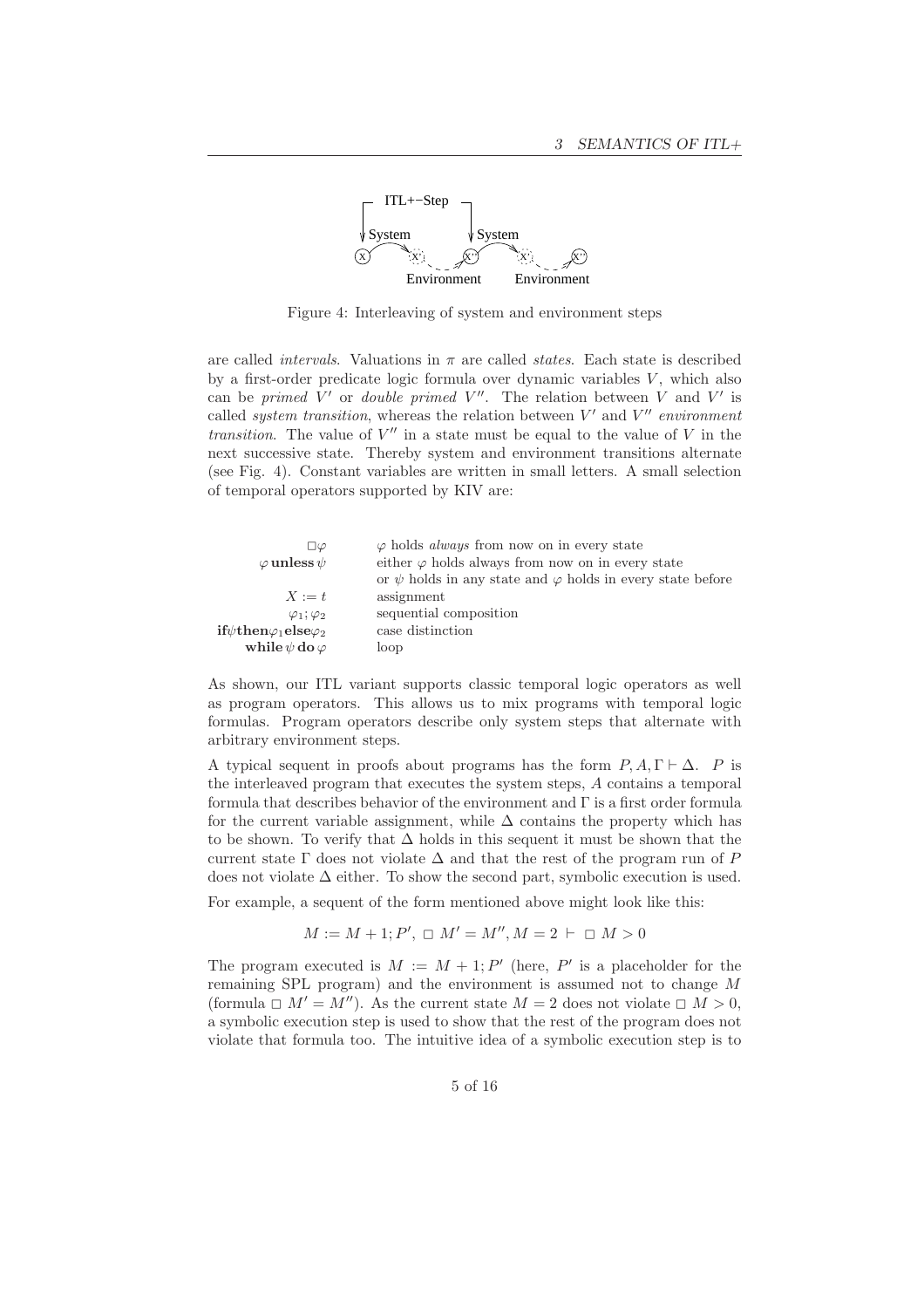

Figure 5: Schematics of parallel execution

execute the first program statement, i.e. applying the changes on the current state and to discard the first statement. So for the example above, a symbolic execution step would lead to the following formula:

$$
P', \ \square \ M' = M'', M = 3 \ \vdash \ \square \ M > 0
$$

Of course, the environment assumption has to be considered too, but it simply leaves M unchanged in this example. To show that the sequent is valid, symbolic execution of the remaining program  $P'$  must be continued until  $P'$  terminates or induction can be applied. More complex formulas in the succedent might change during the step too (e.g. if the formula in the succedent is a program too, it has to be symbolically executed like the example program in the antecedent).

The basic idea to prove safety properties is to advance in the interval until a valuation that was considered earlier in the interval is reached. In this case a loop was executed. If we can prove that the property is true before and during the loop so it is invariant, then the proof can be finished with an inductive argument.

#### 4 Synchronous Parallel Execution

The semantics of Asbru is defined as the synchronous parallel execution of all running plans. One task implementing Asbru in ITL+ was therefore defining a synchronous parallel execution mechanism to be embedded in ITL+.

The main issue for the definition of synchronous parallel execution is how to deal with multiple updates to the same variable. In Fig. 5 this has been visualized. Assuming the initial state is designated  $\sigma$  and the system description is  $I_1\parallel_s I_2$ , it has to be defined what the resulting state of the execution of this system,  $\sigma'$ , is. With the principle of recursion and the definition of the execution of sequential programs, the state changes caused by the individual  $I_1$  and  $I_2$  can be assumed to be given.

In the case where two processes assign values to different variables, synchronous execution simply executes both assignments. E.g. for the following program

 $M := 1$ ;  $\alpha \parallel_s N := 2$ ;  $\beta$ 

the resulting state for the variables should be  $M' = 1$  and  $N' = 2$ .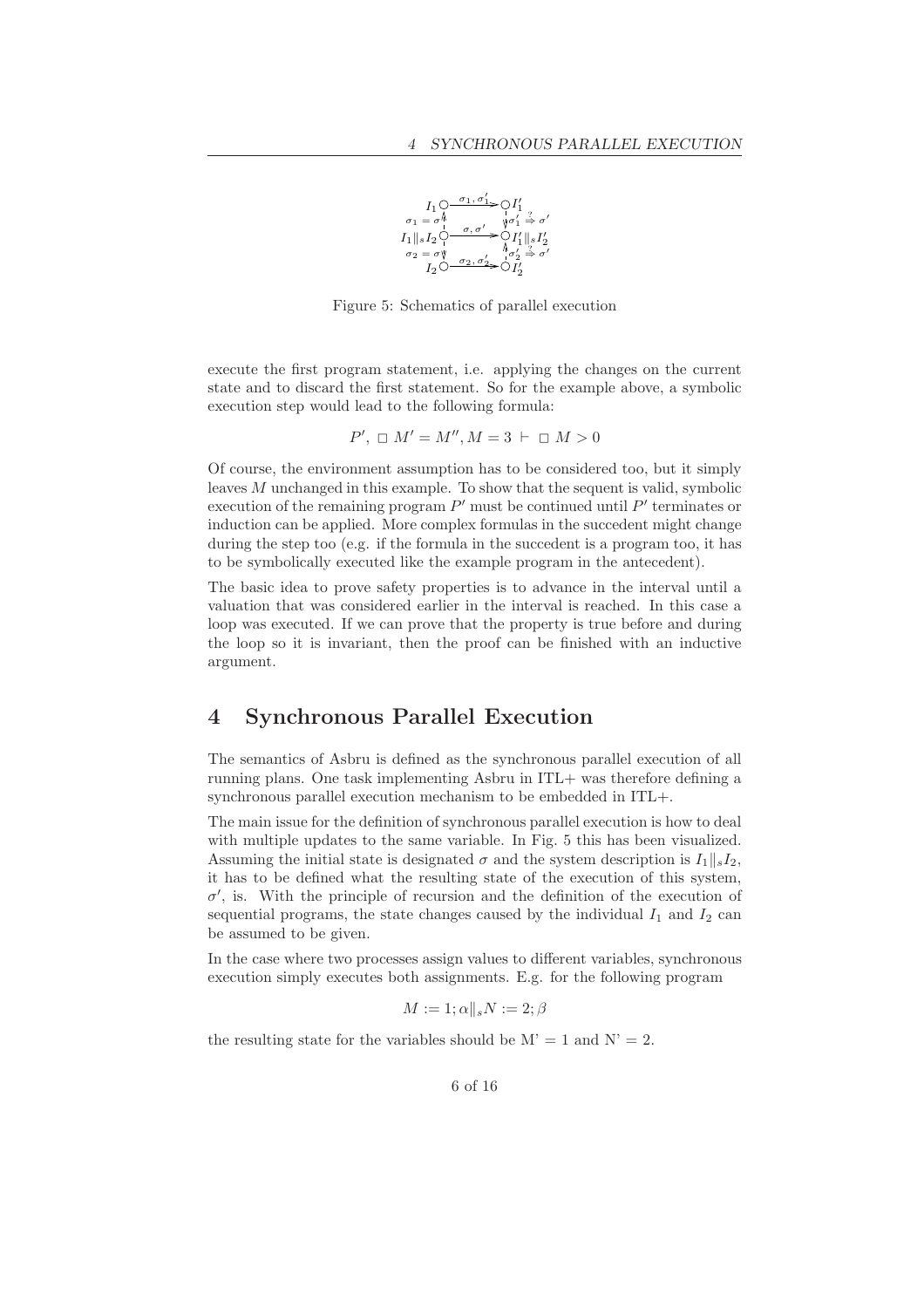However, symbolic execution of a synchronous system gets more difficult when clashes occur, i.e. different processes write to the same variable within the same step. A mechanism has to be found how to solve these conflicts and how to describe the resulting state. To complicate matters, different behaviors might be relevant in different case studies. Certain case studies might require such parallel assignments to lead to indeterministic results. Other case studies might require the result to be indeterministically chosen from the two assignments made. And again, other case studies might require a completely different behavior.

To accommodate all these different requirements, it is impossible to specify the resolution of clashes on the level of the implementation of the synchronous parallel execution operator. Instead, the handling of clashes in KIV can be specified on case study level. For this, a predicate *sync* is used for every data type *type* in the implementation with the following syntax:

 $sync: type \times type \times type \times type \times type \rightarrow bool$ 

This predicate is left unspecified at the implementation level but has to be specified at a case study level. This way, it is possible to formulate all of the above mentioned ways of dealing with concurrent assignments, even different ways for different data types in the same case study.

So e.g. the sequent

$$
N := 1; \alpha \parallel_s N := 2; \beta, N = 0, \Box N'' = N', \Gamma \vdash \Delta
$$

where both processes write on variable  $N$  leads to the following sequent after a symbolic execution step

$$
\alpha||_s\beta
$$
,  $sync(0, 1, 2, n)$ ,  $N = n$ ,  $\Box$   $N'' = N'$ ,  $\Gamma \vdash \Delta$ 

The value of N after this clash depends entirely on the definition of the *sync*predicate. The first parameter of the *sync*-predicate contains the value before the step, while the second and third parameter represent the values assigned by the left and right process. The forth parameter contains the value to N be assigned to the variable after execution.

#### 4.1 Properties of the Synchronous Parallel Operator

Commutativity and associativity of the  $\|_s$  operator depend on the definition of the *sync*-predicate. Two properties may be used to test, whether the *sync*predicate is associative and commutative:

 $sync(a, b, c, d) \wedge sync(a, c, b, e) \rightarrow d = e$ *sync*(a, b, c, e) ∧ *sync*(a, e, d, f) ∧ *sync*(a, b, g, h) ∧ *sync*(a, c, d, g) → h = f

If the first property holds for *sync*, the  $\|$ <sub>s</sub> operator is commutative, while the second property must hold for associativity. All *sync*-predicates we use in this paper satisfy both properties, therefore we can use associativity and commutativity for the  $\|_s$  operator.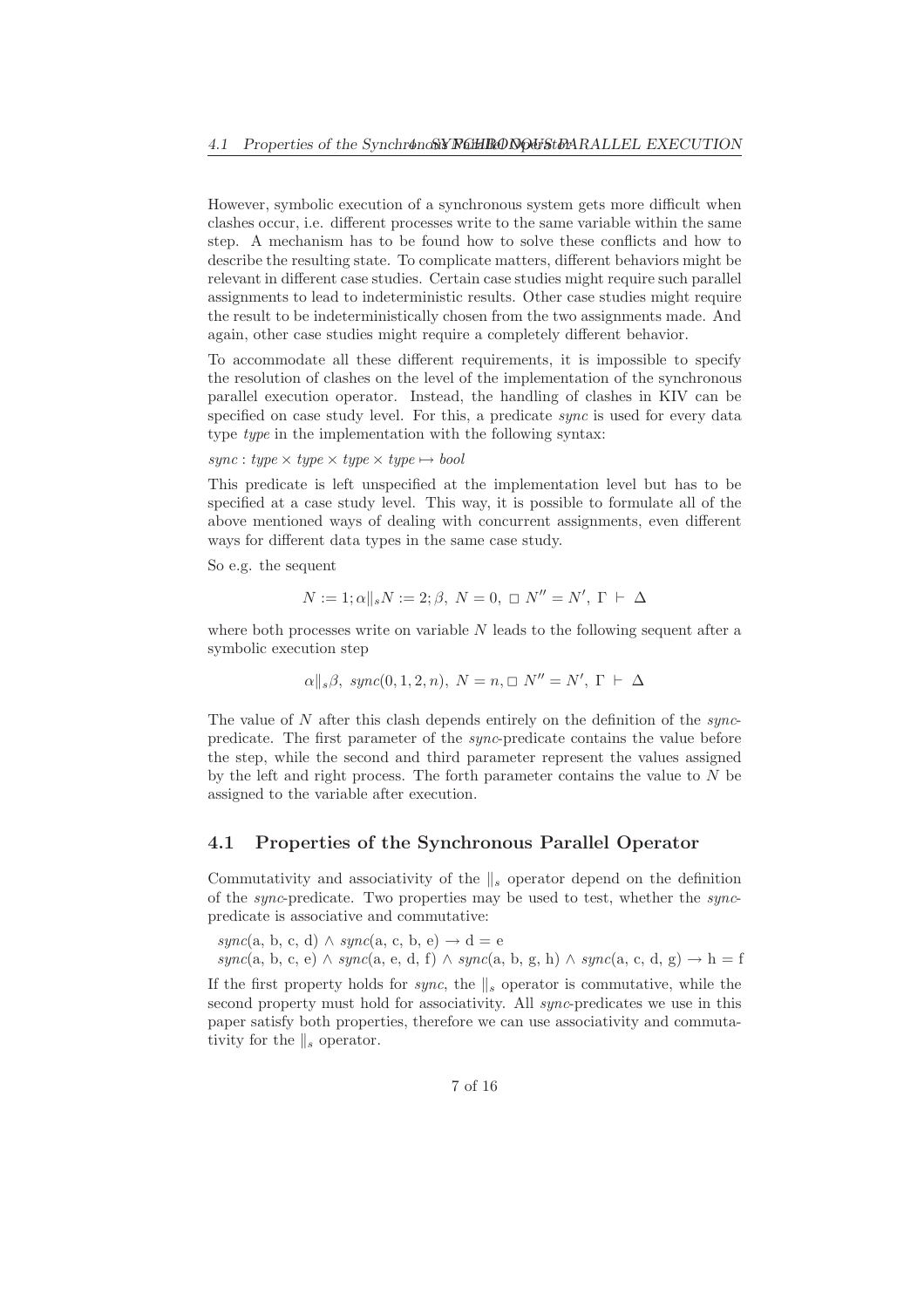Furthermore, the synchronous parallel operator we use is compositional, i.e. the following rule can be used

$$
\frac{\vdash \varphi_1 \to \varphi_2 \qquad \varphi_2 \Vert_s \psi, \Gamma \vdash \Delta}{\varphi_1 \Vert_s \psi, \Gamma \vdash \Delta} \qquad \qquad \text{(comp)}
$$

With this rule we are able to replace a component  $\varphi_1$  with a more abstract component  $\varphi_2$ , if  $\varphi_1 \to \varphi_2$  holds. A similar rule can be constructed for replacing the sub-formula  $\psi$ . We use this rule for abstraction of subcomponents as well as for applying the modularization theorem.

#### 4.2 Dealing with Clashes in Asbru

The most important data structure in the Asbru case study is a dynamic function, mapping plan-names to plan-states. Every Asbru plan, which is active, updates this function every step with its current plan-state. These updates constitute concurrent write access to this dynamic function. As every place of the dynamic function is only updated once every step, the clashes can be resolved.

The dynamic function is defined as follows:

 $asbru-state$  : plan-name  $\mapsto$  plan-state

For this data-structure, the syntax and semantics of the *sync*-predicate have to be defined. The syntax is given by the following definition:

 $sync:$   $asbru-state \times askru-state \times askru-state \times askru-state \times askru-state \rightarrow bool$ 

The semantics is defined by the following equation, assuming that as, as<sub>0</sub>, as<sub>1</sub>. as<sub>2</sub> are all of type *asbru-state*:

 $sync(as, as<sub>1</sub>, as<sub>2</sub>, as<sub>0</sub>) \leftrightarrow \forall a. as[a] = as<sub>1</sub>[a] \wedge as<sub>2</sub>[a] = as<sub>0</sub>[a]$  $\sqrt{a}$ s<sub>0</sub>[a] = as<sub>1</sub>[a]  $\wedge$  as<sub>2</sub>[a] = as[a]  $\sqrt{a}$ s<sub>1</sub>[a] = as<sub>2</sub>[a]  $\wedge$  as<sub>2</sub>[a] = as<sub>0</sub>[a];

The first conjunct of the right hand side handles the case where first process did not change the value of as[a], therefore the value  $as_2[a]$ , assigned by the second process, is used as the value of the resulting  $as<sub>0</sub>[a]$ . The second conjunct is analogous, only with both processes swapped. The last conjunct handles the case if both processes assign the same value, which is taken as new value then. All other possibilities of assignment are considered invalid and lead to a clash.

### 5 Modularization Theorem

A popular technique for verification of parallel components is the rely-guarantee (R/G) paradigm.

To show that a system fulfills a global guarantee the parallel system is decomposed into its components. For each of these component a suitable local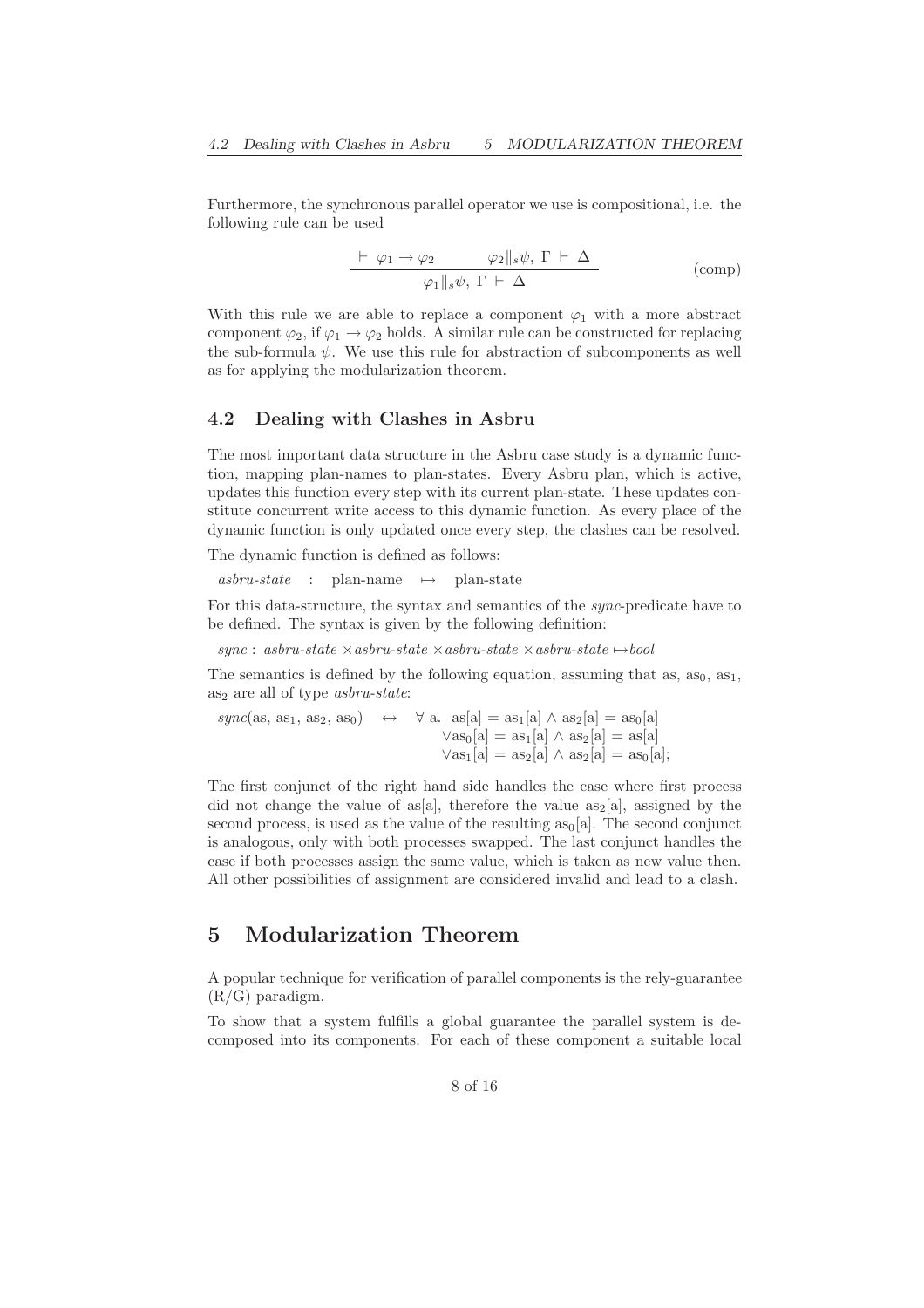

Figure 6: Example for Rely/Guarantees

guarantee and a rely must be specified. The component is obliged not to violate this guarantee as long as the environment, which is generally made of the other components, does not violate the rely. Finally, it must be shown that the global guarantee follows from the local guarantees and that no local guarantee violates the rely of any other component. Usually it is very difficult to come up with the exact proof obligations to show all these properties, therefore often a modularization theorem is used, that gives all proof obligations needed to establish the global guarantee and all local assumptions.

One of the difficulties of modularization is to avoid circularity. For this, Lamport [23] has proposed the  $\stackrel{+}{\rightarrow}$  operator. The informal semantics of a formula  $R \stackrel{+}{\rightarrow} G$ is, that a guarantee G has to hold one step longer then the rely  $R$ .

We specify assumptions and guarantees with predicates. These define a relation between primed and unprimed versions of the variables. This approach is similar to e.g. the formalization of rely/guarantees in [24]. This allows us to use the ITL unless operator as substitution for the  $\stackrel{+}{\rightarrow}$  operator, i.e.

$$
R(V',V'') \stackrel{+}{\rightarrow} G(V,V') := G(V,V') \text{ unless } (G(V,V') \land \neg R(V',V''))
$$

This formula states that G must hold in all steps before R is violated for the first time. The occurrence of  $G$  on the right hand of the **unless** operator is necessary, as system steps come before environment steps (see Fig. 5).

This operator allows us to construct the following modularization rule:

$$
sync(n, n_1, n_2, n_3), G_1(n, n_1), G_2(n, n_2) \vdash G(n, n_3)
$$
(1)  
\n
$$
sync(n, n_1, n_2, n_3), R(n_3, n_4), G_1(n, n_1), G_2(n, n_2)
$$
  
\n
$$
\vdash R_1(n_1, n_4) \land R_2(n_2, n_4)
$$
(2)  
\n
$$
G_1(n, n_1) \lor G_2(n, n_1) \vdash G(n, n_1)
$$
(3)  
\n
$$
R_1(N', N'') \overset{+}{\rightarrow} G_1(N, N') ||_S R_2(N', N'') \overset{+}{\rightarrow} G_2(N, N')
$$
  
\n
$$
\vdash R(N', N'') \overset{+}{\rightarrow} G(N, N')
$$

In the first premise, it is shown that both guarantees  $G_1$  and  $G_2$  preserve the overall guarantee G. The second premise shows, that  $R_1$  and  $R_2$  are preserved by both guarantees. The last premise is necessary for the case when one process terminates. Here it is shown that both single premises preserve  $G$ .

This theorem was proven in KIV by symbolic executing of the conclusion, while the three premises were assumed as lemmas. After the first step, three cases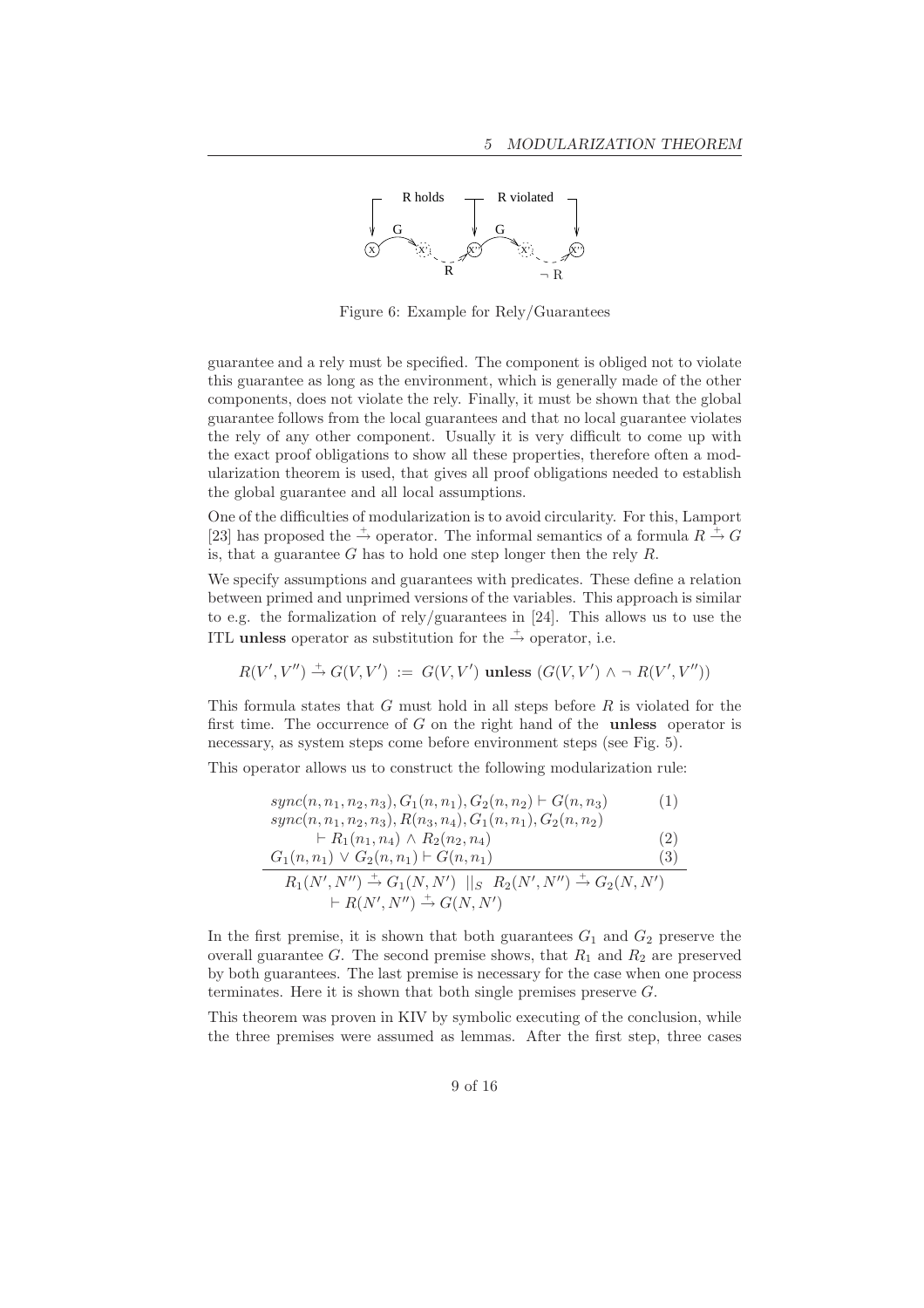occur. In the first two cases, either the left or the right component has terminated. Both cases could be resolved by using the third premise and induction after an additional step. In the third case, both components are still running. Premise (1) and (2) of the theorem can be used to show that  $G, R_1$  and  $R_2$  still hold and the branch can be close by induction.

# 6 Application

In the Asbru case study we are using the techniques described above for the verification of medical guidelines. The breast cancer case study consists of almost 50 plans, which is a size, which cannot be handled with simple symbolic execution alone. The solution is to use rely guarantee properties for some of the plans to contain the indeterminism of these plans. With the composition theorem it is then possible to combine these abstractions. In this section we will illustrate our approach on an example from the breast cancer guideline.

For this we are looking at a medically relevant property, designated as property 20. This property states, that a radiotherapy to the chest wall is unwanted in breast cancer patients which had their axilla nodes removed surgically. To formalize this property, it has to be linked to the breast-cancer case-study first. Examination of the case-study reveals that both the radiotherapy to the chest wall and the removal of the axilla nodes can be located in a subsection of the case-study. This subsection has already been presented in Figure 1 and explained in Section 2. The Asbru-plan designated cand in the figure corresponds to a removal of the axilla nodes. The second interesting plan is designated praoa in the figure. This plan describes the administration of radiotherapy to the axilla.

The medical property can be formalized, such that plan praoa must not be started once the plan cand has been started. Next, it is necessary to find abstractions for all plans in that hierarchy, such that the overall properties can be verified using these abstractions. In this paper we will present ideas for all the sub-properties required for the verification, however, we will only describe the most important sub-property and its verification obligations in detail.

The top-level plan of this subsection of the guideline is specified such that only one of its sub-plans is activated at a time. The plan to be activated is chosen in an arbitrary order. Therefore, it is impossible, that plan cand and plan toan are activated at the same time. With plan toan being the super-plan of plan praoa it follows, that plan cand and plan praoa cannot be activated at the same time. This result is independent of all the other plans in the hierarchy.

In a next step, it has to be evaluated if both plans can be activated one after the other. This is also impossible. Plan dwa activates its sub-plans one after another until one of the sub-plans reaches the completed state. With one completed sub-plan, plan dwa terminates itself. The structure of the plan cand implies, that this plan will eventually complete, once it has been activated. Similarly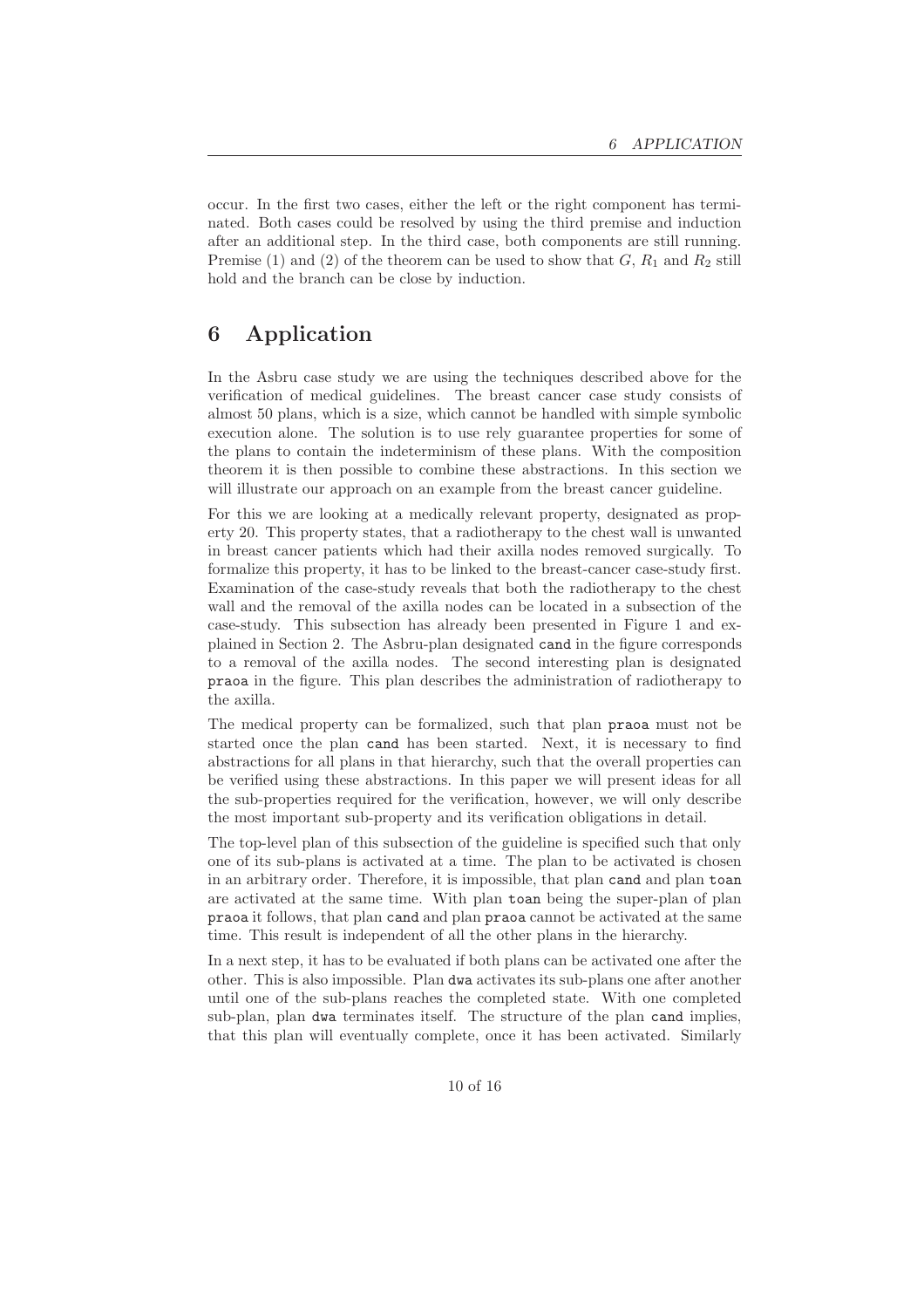the toan plan can only complete once it is activated. Therefore if one of the relevant plans is activated, it follows, that the other plan will not be activated subsequently.

This implies that the behavior of all the other plans of this hierarchy is completely unimportant with respect to the correctness of the property 20. However this is only partially true. Although the sub-plans of the top-level plan dwa are activated sequentially, the representing plan procedures are still all executed in parallel. If their behavior is abstracted to be completely arbitrary it cannot be ruled out that their updates to the global state results in clashes, as described in Section 4. For all these plans it has to be verified that their updates to the global state are non-conflicting with the updates of other plans.

Next is the formulation of the properties for the plans cand and toan (as the super-plan of praoa). The relevant behavior of the cand plan is that it gets activated only when the super-plan dwa sends the activation signal. Apart from that the plan will always complete and may not be aborted or rejected. An exception here is the case, when the super-plan dwa itself terminates, in which case cand might also get rejected or aborted. Also it is necessary to formalize that the plan will not leave the completed state once it completes.

 $G_{cand} \equiv$  $\text{AS}$ ['cand']  $\neq$ aborted ∧ AS['cand']  $\neq$ rejected ∧ ¬ terminatedP(AS[dwa]) → AS'['cand']  $\neq$ aborted ∧ AS'['cand']  $\neq$ rejected)  $\wedge$  (AS['cand'] = completed  $\rightarrow$  AS'['cand'] = completed) ∧ (evaluatedP(AS['cand']) ∧ ¬ PC['cand'] → evaluatedP(AS'['cand']))

This has been formalized as in the formula above. This formula describes the guarantee of the cand plan. The dynamic function storing the plan-states of all asbru-plans is designated as *AS*. The selector *AS*['cand'] selects the plan-status of the cand plan.

First part of this formula states that cand will not change its state to aborted or rejected as long as plan-state of the super-plan dwa is not terminated. Second part of the conjunction of this property requires the plan not to change its plan-state once the completed state has been reached.

The activation signals of the asbru-plans, which are designated as *E* in Figure 2, is stored in a dynamic function *PC* mapping plan-names to boolean variables. The third and final part of the conjunction of the guarantee requires the plan to stay in the evaluation phase until the activation signal is received.

For this guarantee to hold, the plan relies on certain behavior of the environment. For one, the environment is not allowed to change the status of the plan. As every plan updates its own state this should always be true. The second part of the rely is, that the super-plan never enters the suspended state. Therefore the rely is formulated as follows:

 $R_{cand} \equiv AS'[cand'] = AS'[cand'] \wedge AS'[dwa] \neq subended$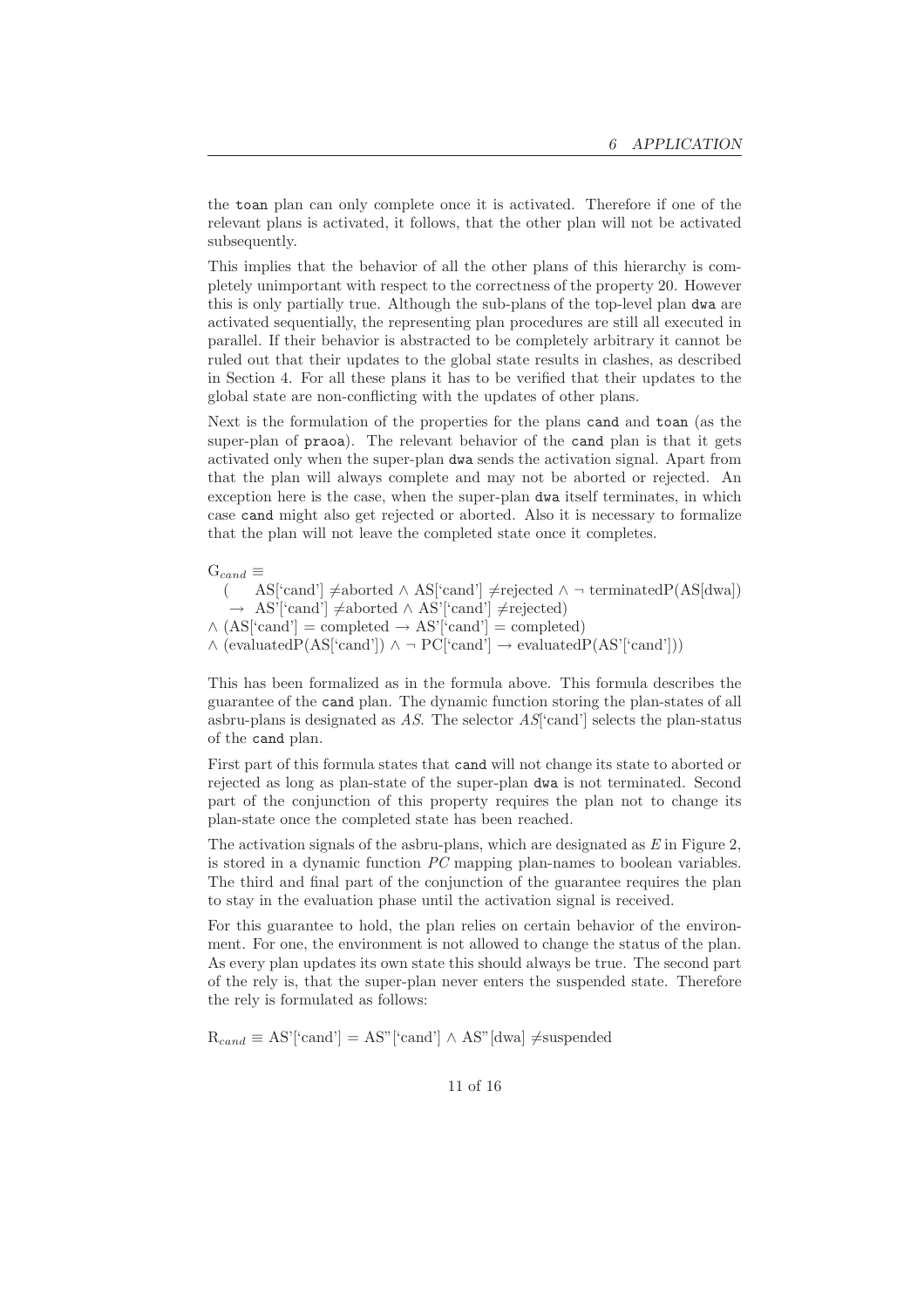With similar reasoning, a property for the toan plan can be found. This is necessary as the dwa plan has no possibility of directly interacting with the praoa plan. Instead, dwa influences the execution of the toan plan, which in turn controls the execution of praoa. Therefore, the guarantee for the toan plan is formulated as follows:

 $G_{toan} \equiv$ 

 $(AS['toan'] \neq rejected \land \neg terminatedP(AS['dwa']) \rightarrow AS['toan'] \neq rejected)$  $\wedge$  (AS['toan']  $\neq$ aborted  $\wedge \neg$  terminatedP(AS['dwa'])  $\rightarrow$  AS'['toan']  $\neq$ aborted)  $\wedge$  (AS['toan'] = completed  $\rightarrow$  AS'['toan'] = completed)

 $\wedge$  (evaluatedP(AS['toan'])  $\wedge \neg PC[$ 'toan']  $\rightarrow$  evaluatedP(AS'['toan']))

 $\wedge$  (evaluatedP(AS['toan'])  $\wedge$  AS['praoa']  $\neq$ activated  $\rightarrow$  AS'['praoa']  $\neq$ activated )

This property mainly consists of the same components as the guarantee of the cand plan, with the only real difference, that the control of the activation of praoa is more complex. To cope with this it is simply stated that the plan praoa may not be activated as long as plan toan is evaluated. The rely of toan,  $R_{toan}$  is defined analogous to  $R_{cand}$ 

To lift the guarantees from cand and toan the guarantees of both components have to be strengthened first

$$
G'_{cand} := G_{cand} \wedge \text{frame}(AS, AS', \text{subplans}(cand))
$$
  

$$
G'_{toan} := G_{toan} \wedge \text{frame}(AS, AS', \text{subplans}(toan))
$$

This strengthening requires cand and toan to restrict their behavior, such that the plans (and their respective sub-plans) do not change plan-status entries in the *AS* variable other than their own, which is formalized with the *frame* predicate.

As first step to lift the  $R/G$  properties from cand and toan components the following two properties are shown for these plans

$$
inactive\#("cand") \quad \vdash \quad R_{cand} \stackrel{+}{\rightarrow} G_{cand} \tag{1}
$$

$$
inactive\#("toan") \quad \vdash \quad R_{toan} \stackrel{+}{\rightarrow} G_{toan} \tag{2}
$$

For both proofs only a small set of plans have to be considered, which makes it feasible to do them by symbolic execution. In the next step the modularization theorem is used to show that the  $R/G$  properties of both components can be combined, i.e.

$$
R_{cand} \stackrel{+}{\rightarrow} G_{cand} \parallel_s R_{toan} \stackrel{+}{\rightarrow} G_{toan} \quad \vdash \quad R_{cand} \land R_{toan} \stackrel{+}{\rightarrow} G'_{cand+toan} \quad (3)
$$

where

 $G'_{cand+toan} := G_{cand} \wedge G_{toan} \wedge \text{frame}(AS, AS', \text{subplans}(cand)+\text{subplans}(cand))$ The verification of the three predicate proof obligations given by the theorem is

straight forward. As final step we show the overall  $R/G$  property for both plans

inactive#('cand') ||<sub>s</sub> inactive#('toan') ⊢  $R_{cand} \wedge R_{toan} \stackrel{+}{\rightarrow} G'_{cand+toan}$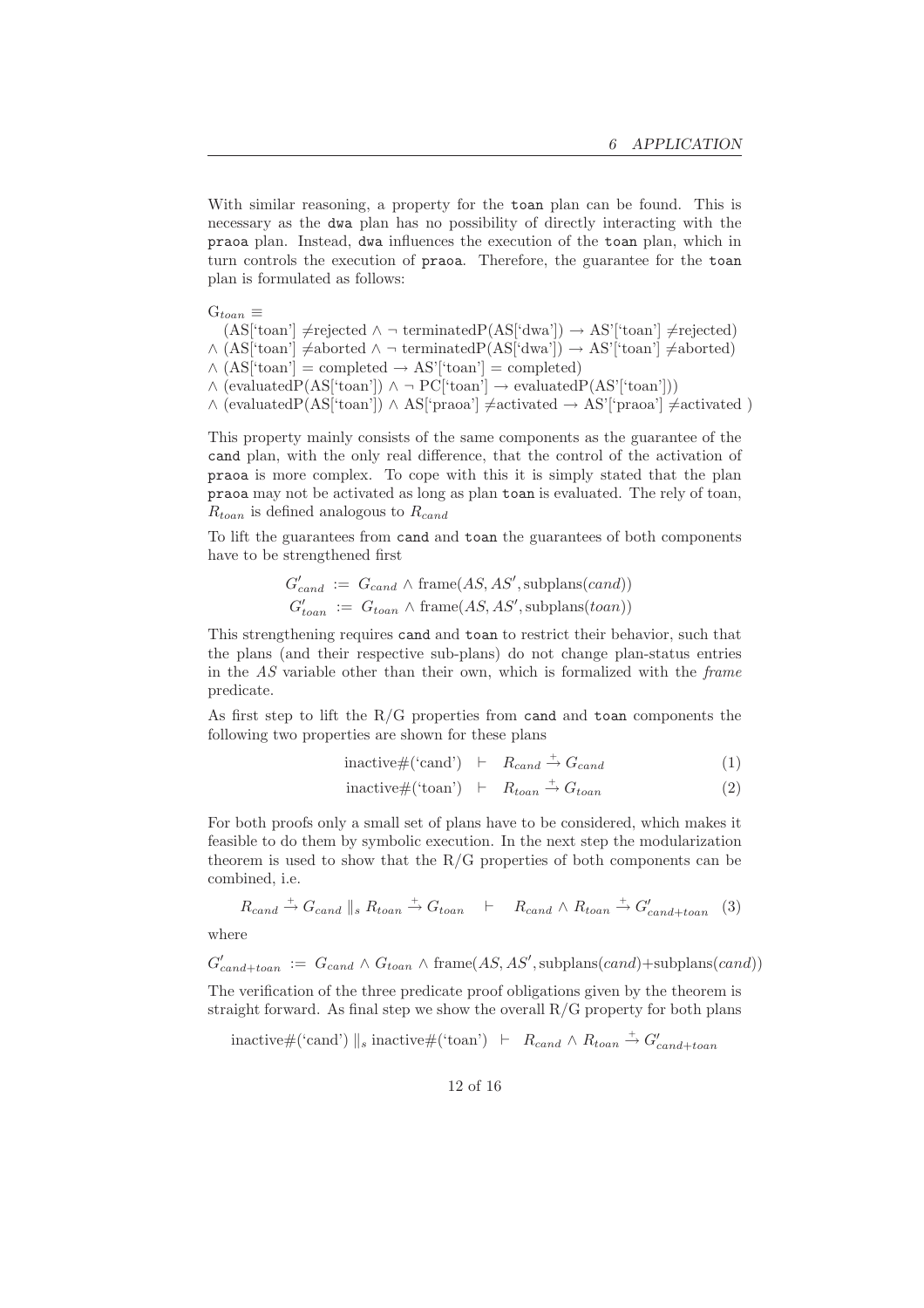To show this property, compositionality is applied with formulas (1) and (2). This leads to the same sequent as (3) which was already shown.

This strategy can be applied for all other components up to the top level plan. By using this strategy the complexity and indeterminism of all sub-plans of toan and cand plans can be contained in a separate proof. The remaining sub-plans of the dwa plan can be dealt with using standard abstractions, which are already predefined. The verification of twelve plans can therefore be reduced to the verification of one plan and one tl-formula in parallel plus a number of smaller, much more manageable separate proofs. As the complexity of these proofs is exponentially in the number of parallel plans, the effort spent verifying all auxiliary proofs does not add up to the complexity of direct symbolic execution.

# 7 Conclusion and Related Work

In this paper we suggest a generic solution how to deal with synchronous parallel write access to variables which enables the use of dynamic functions as a common store for several process for data exchange. This is implemented in the fully compositional ITL+ temporal logic. Compositionality of the synchronous parallel operator together with a modularization theorem allows us to use of the well known rely guarantee approach to abstract complex procedures to relatively simple temporal logic formulas. This enables us to deal with hierarchies up to 50 processes. To show that our approach allows to work with real-world medical properties and guidelines. we applied this methodology to verify the correctness of medical guidelines relative to medical properties.

The rely guarantee technique was first introduced in [13] and [14]. An important work about compositionality is Abadi and Lamport [23]. There, assumptions and guarantees can be specified as temporal logic formulas. For composition of components they use the conjunction operator, which allows synchronous as well as asynchronous execution. One major difference in their work is, that all formulas have to be specified in a special normal form, while our formalism allows the direct inclusion of various specification languages, which we use e.g. to formalize the asbru case-study. Another work about compositionality is by Cau et al [24]. They use a generic modularization theorem, that can be instantiated for arbitrary parallel operators fulfilling certain conditions. We believe that defining a synchronous parallel operator similar to ours in their framework might lead to a similar theorem. A work that applies compositionality and ITL on real world applications is Solanki et al [25]. However, their application (semantic web service descriptions) is quite different to ours, so they are difficult to compare. There are many other approaches that use the rely guarantee technique. An overview can be found in e.g. in [26]. To our knowledge this is the first approach that combines the rely guarantee paradigm with symbolic execution, which is considered as an intuitive proof method for interactive verification.

There are different approaches which try to apply formal methods to medical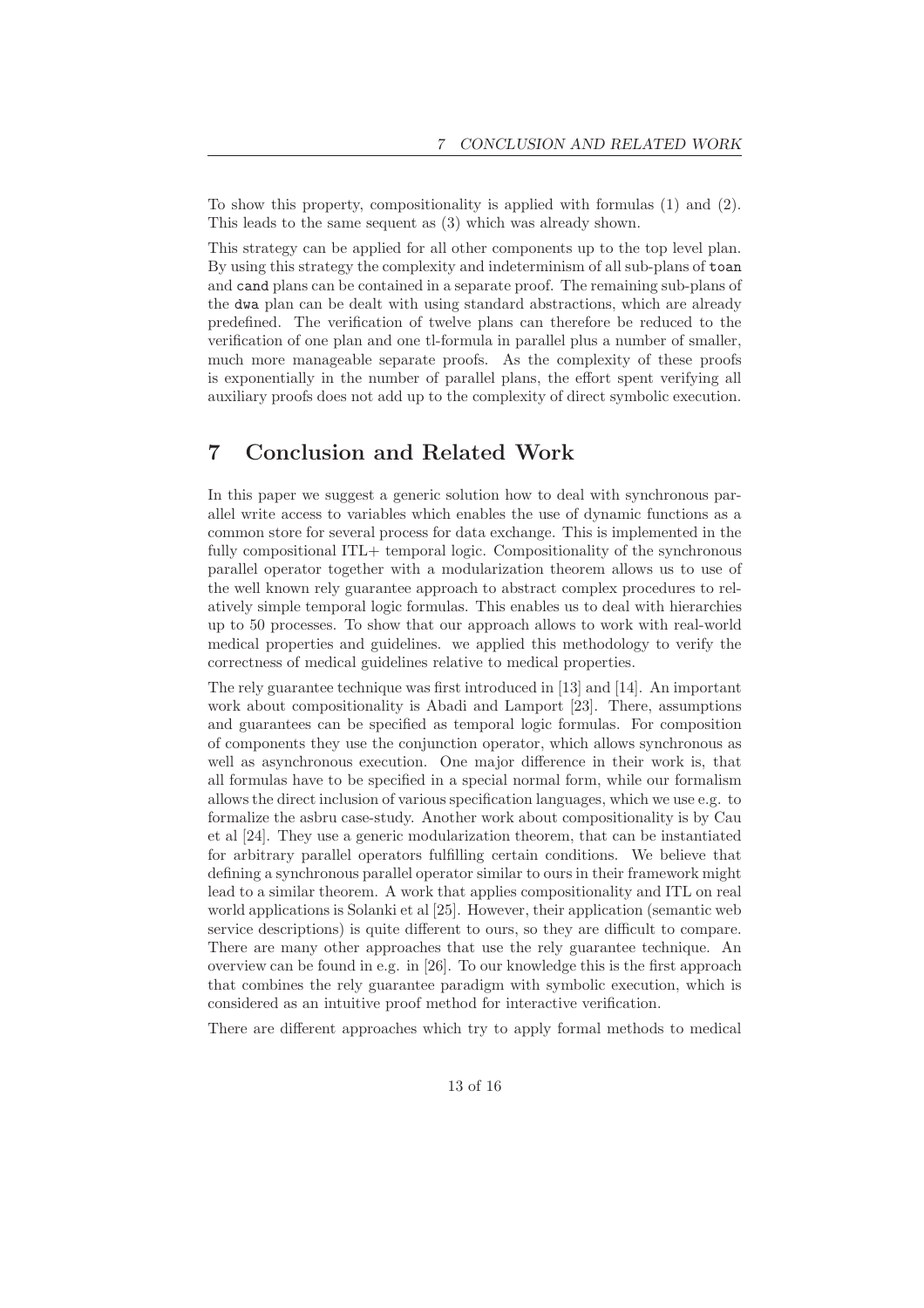guidelines. Scope of the group of John Fox is a simpler, more intuitive but also less expressive [27] language for guideline formalization called PRO*forma* [28]. The group around Paolo Terenziani follows the same idea as the protocure projects, namely a stepwise formalization of medical guidelines and finally a formal verification of the derived model. Currently this group [4] concentrates on the use of automatic model checking done with the  $SPIN<sup>1</sup>$  modelchecker. The work presented here is the first, that uses rely guarantee reasoning on medical guidelines.

#### References

- [1] : Clinical Practice Guidelines: Directions for a New Program. National Academy Press (1992)
- [2] : Implementing clinical practise guidelines. Effective Health Care Bulletin (1994) York: University of York.
- [3] Clayton, P., Hripcsak, G.: Decision support in healthcare. International Journal of Bio-Medical Computing 39 (4 1995) 59–66
- [4] Giordano, L., Terenziani, P., Bottrighi, A., Montani, S., Donzella, L.: Model Checking for Clinical Guidelines: an Agent-based Approach. In: AMIA Annu Symp Proc. (2006) 289–293
- [5] Lucas, P.: Quality Checking of Medical Guidelines through Logical Abduction. In: Proc. of AI-2003, volume XX, Springer (2003) 309–321
- [6] ten Teije, A., Marcos, M., Balser, M., van Croonenborg, J., Duelli, C., van Harmelen, F., Lucas, P., Miksch, S., Reif, W., Rosenbrand, K., Seyfang, A.: Improving medical protocols by formal methods. Artificial Intelligence in Medicine 36(3) (3 2006) 193–209
- [7] Seyfang, A., Kosara, R., Miksch, S.: Asbru 7.3 reference manual. Technical report, Vienna University of Technology (2002)
- [8] Schmitt, J., Hoffmann, A., Balser, M., Reif, W., Marcos, M.: Interactive verification of medical guidelines. In Misra, J., Nipkow, T., Sekerinski, E., eds.: Formal Methods 2006, Proceedings. Volume 4085 of LNCS., Springer (2006) 32–47
- [9] Bäumler, S., Balser, M., Dunets, A., Reif, W., Schmitt, J.: Verification of medical guidelines by model checking: a case study. In: Proc. of the 13th International SPIN Workshop on Model Checking of Software. Number 3925 in LNCS, Springer-Verlag (2006) 219–233
- [10] Marcos, M., Roomans, H., ten Teije, A., van Harmelen, F.: Improving medical protocols through formalisation: a case study (2002)

<sup>1</sup>www.spinroot.com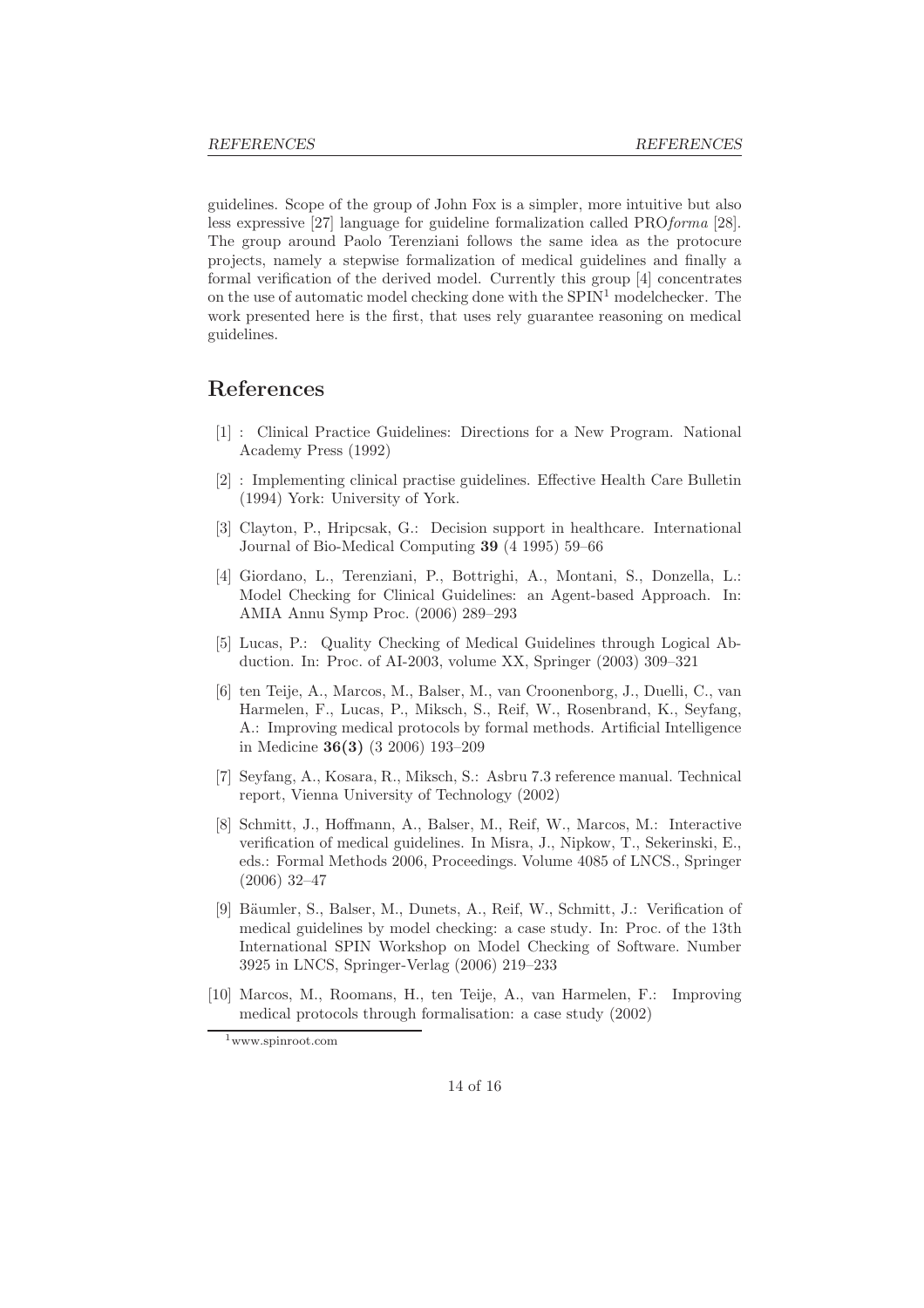- [11] Marcos, M., Balser, M., ten Teije, A., Harmelen, F.V.: From informal knowledge to formal logic: a realistic case study in medical protocols
- [12] Polo-Conde, C., Marcos, M., Seyfang, A., Wittenberg, J., Miksch, S., Rosenbrand, K.: Assessment of mhb: an intermediate language for the representation of medical guidelines. In: Proc. of the 10th Conference of the Spanish Association for Artificial Intelligence (CAEPIA-05). (2005) I– 19 – I–28
- [13] Misra, J., Chandi, K.: Proofs of networks of processes. IEEE Transactions of Software Engineering (1981)
- [14] Jones, C.B.: Tentative steps toward a development method for interfering programs. ACM Trans. Program. Lang. Syst. 5(4) (1983) 596–619
- [15] Balser, M.: Verifying Concurrent System with Symbolic Execution Temporal Reasoning is Symbolic Execution with a Little Induction. PhD thesis, University of Augsburg, Augsburg, Germany (2005)
- [16] Balser, M., Reif, W., Schellhorn, G., Stenzel, K.: KIV 3.0 for Provably Correct Systems. In Hutter, D., Stephan, W., Traverso, P., Ullmann, M., eds.: Proc. Int. Wsh. Applied Formal Methods. Volume 1641 of LNCS., Springer (1999) 330–337
- [17] Miksch, S., Shahar, Y., Johnson, P.: Medizinische Leitlinien und Protokolle: das Asgaard/Asbru Projekt. KI-Journal (1997) 34–37 Themenheft Medizin.
- [18] Balser, M., Duelli, C., Reif, W.: Formal semantics of Asbru An Overview. In: Proceedings of IDPT 2002, Society for Design and Process Science (2002)
- [19] Pnueli, A., Shalev, M.: What is in a step: On the semantics of statecharts. In: Symposium on Theoretical Aspects of Computer Software. Volume 526 of LNCS., Springer (1991) 244–264
- [20] Schmitt, J., Balser, M., Reif, W.: Interactive verification of Asbru a tutorial. Technical Report 2006-3, University of Augsburg (February 2006) URL: http://www.informatik.uni-augsburg.de/lehrstuehle/ swt/se/publications/.
- [21] Moszkowski, B.: Executing Temporal Logic Programs. Cambridge University Press, Cambridge (1986)
- [22] Cau, A., Moszkowski, B., Zedan, H.: ITL Interval Temporal Logic. Software Technology Research Laboratory, SERCentre, De Montfort University, The Gateway, Leicester LE1 9BH, UK. (2002) http://www.cse.dmu.ac.uk/STRL/ITL/.